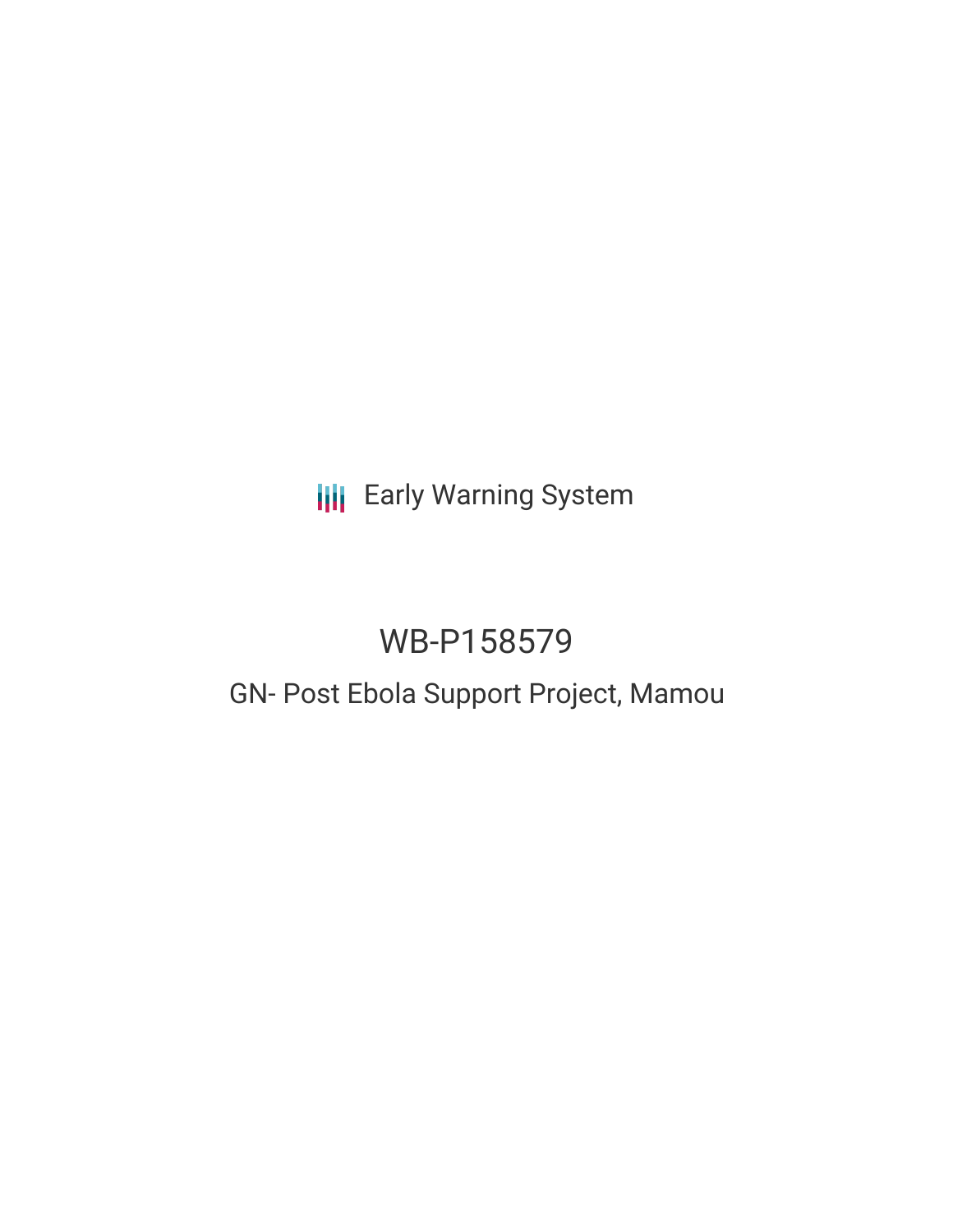

## **Quick Facts**

| <b>Countries</b>              | Guinea                      |
|-------------------------------|-----------------------------|
| <b>Financial Institutions</b> | World Bank (WB)             |
| <b>Status</b>                 | Active                      |
| <b>Bank Risk Rating</b>       | B                           |
| <b>Voting Date</b>            | 2016-11-14                  |
| <b>Borrower</b>               | Government of Guinea        |
| <b>Sectors</b>                | <b>Education and Health</b> |
| <b>Project Cost (USD)</b>     | \$4.35 million              |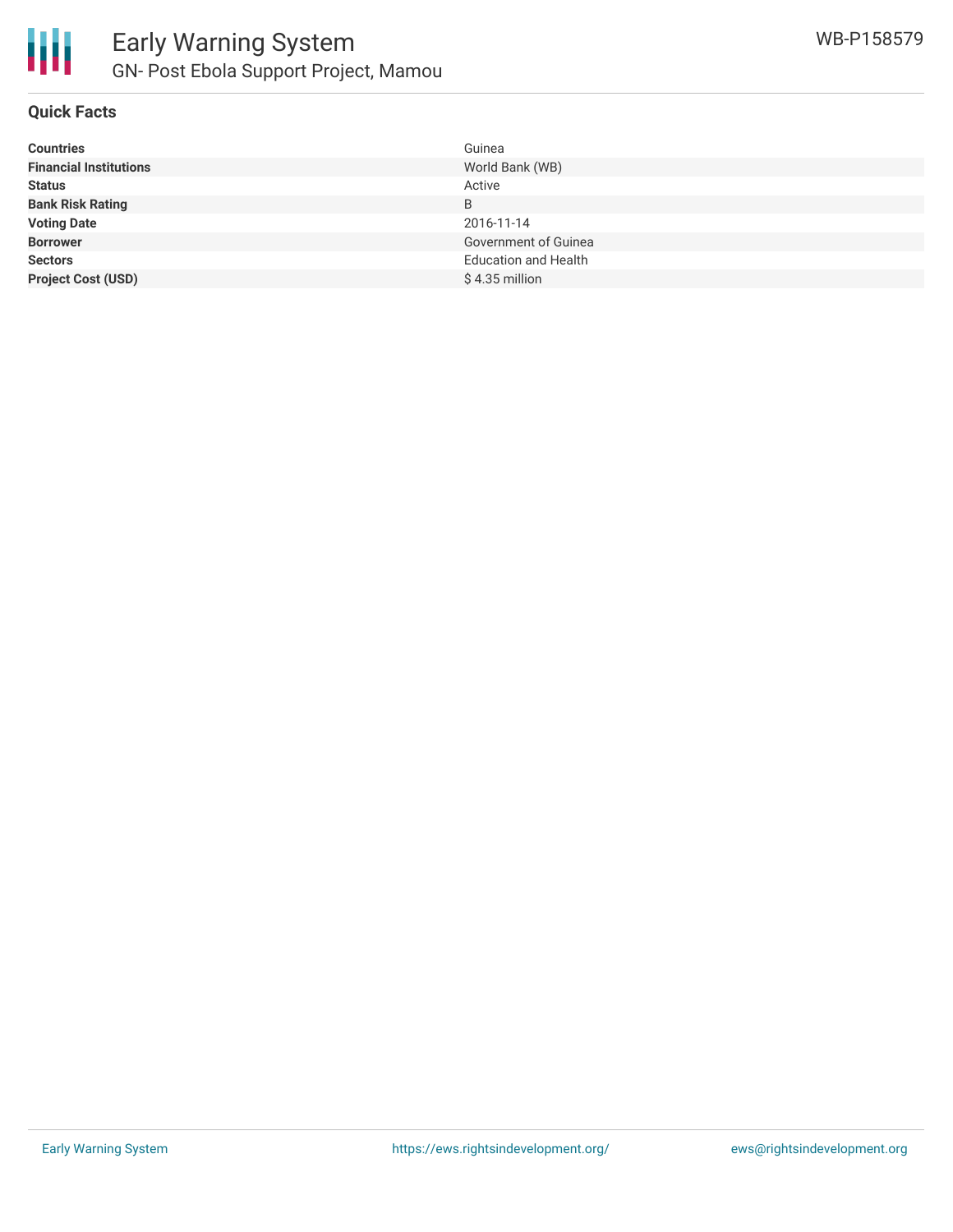

### **Project Description**

The Project Development Objective is to provide critical inputs to support essential maternal and child health services at primary level in the Mamou Region. The proposed interventions to be implemented in the Mamou Region will be organized around three complementary components: (1) improve availability of Commodities, pharmaceuticals and supplies, (2) Improve availability of trained human resources for MCHN services at primary and community level. (3) Strengthen capacity to monitor and supervise services: This component will focus on strengthening supervision capacity at the district level.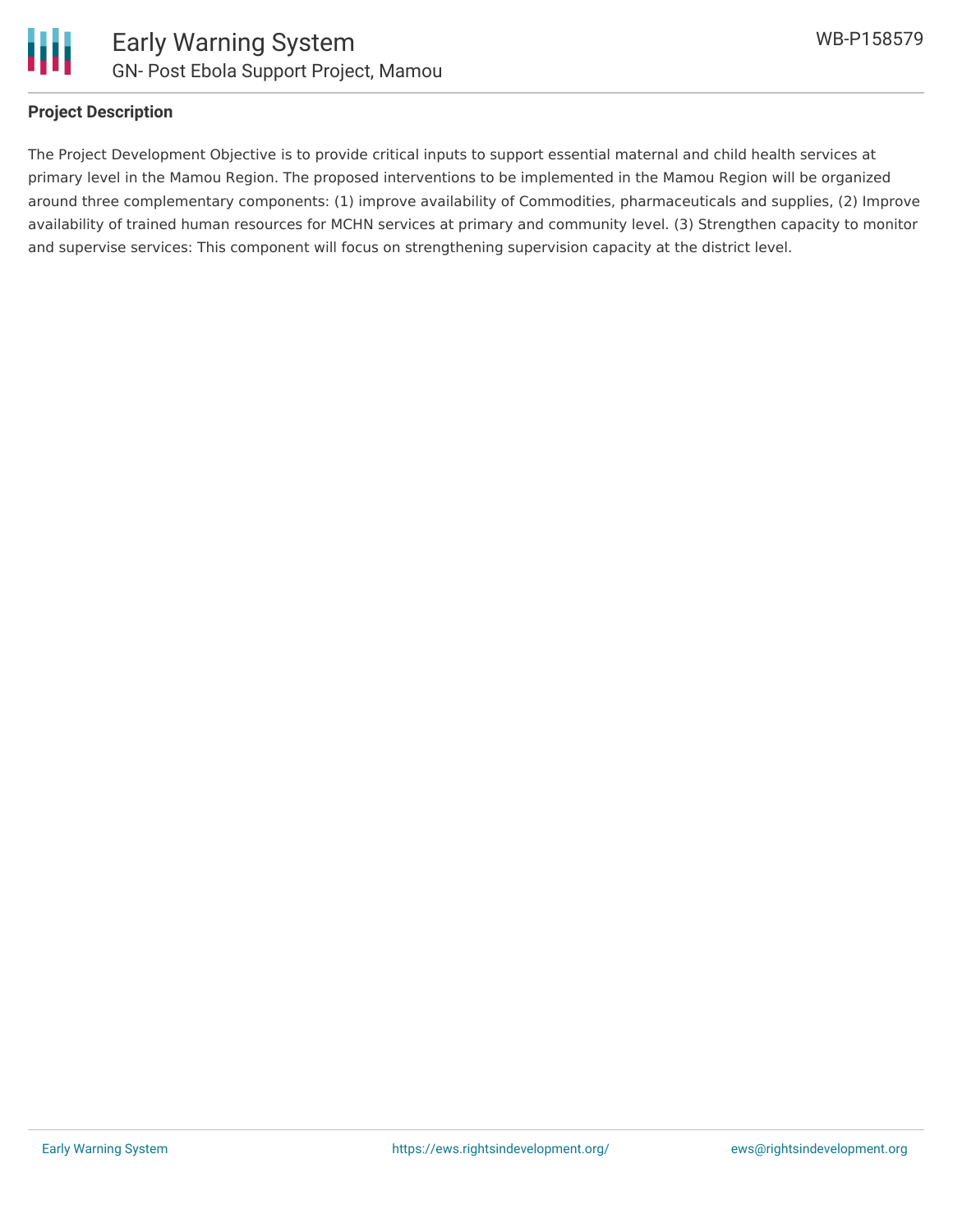

# **Investment Description**

World Bank (WB)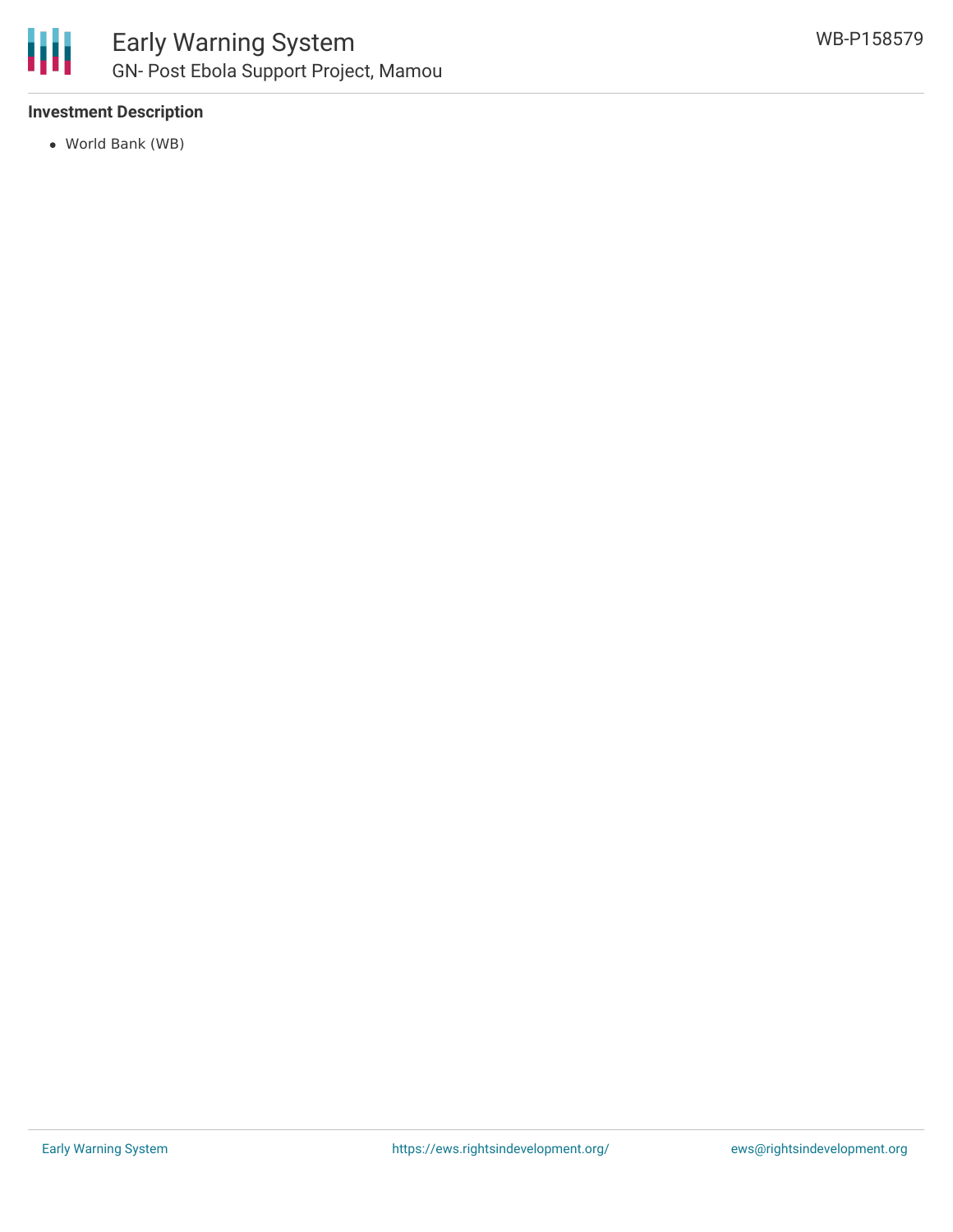

### **Contact Information**

ACCOUNTABILITY MECHANISM OF WORLD BANK

The World Bank Inspection Panel is the independent complaint mechanism and fact-finding body for people who believe they are likely to be, or have been, adversely affected by a World Bank-financed project. If you submit a complaint to the Inspection Panel, they may investigate to assess whether the World Bank is following its own policies and procedures for preventing harm to people or the environment. You can contact the Inspection Panel or submit a complaint by emailing ipanel@worldbank.org. You can learn more about the Inspection Panel and how to file a complaint at: http://ewebapps.worldbank.org/apps/ip/Pages/Home.aspx.